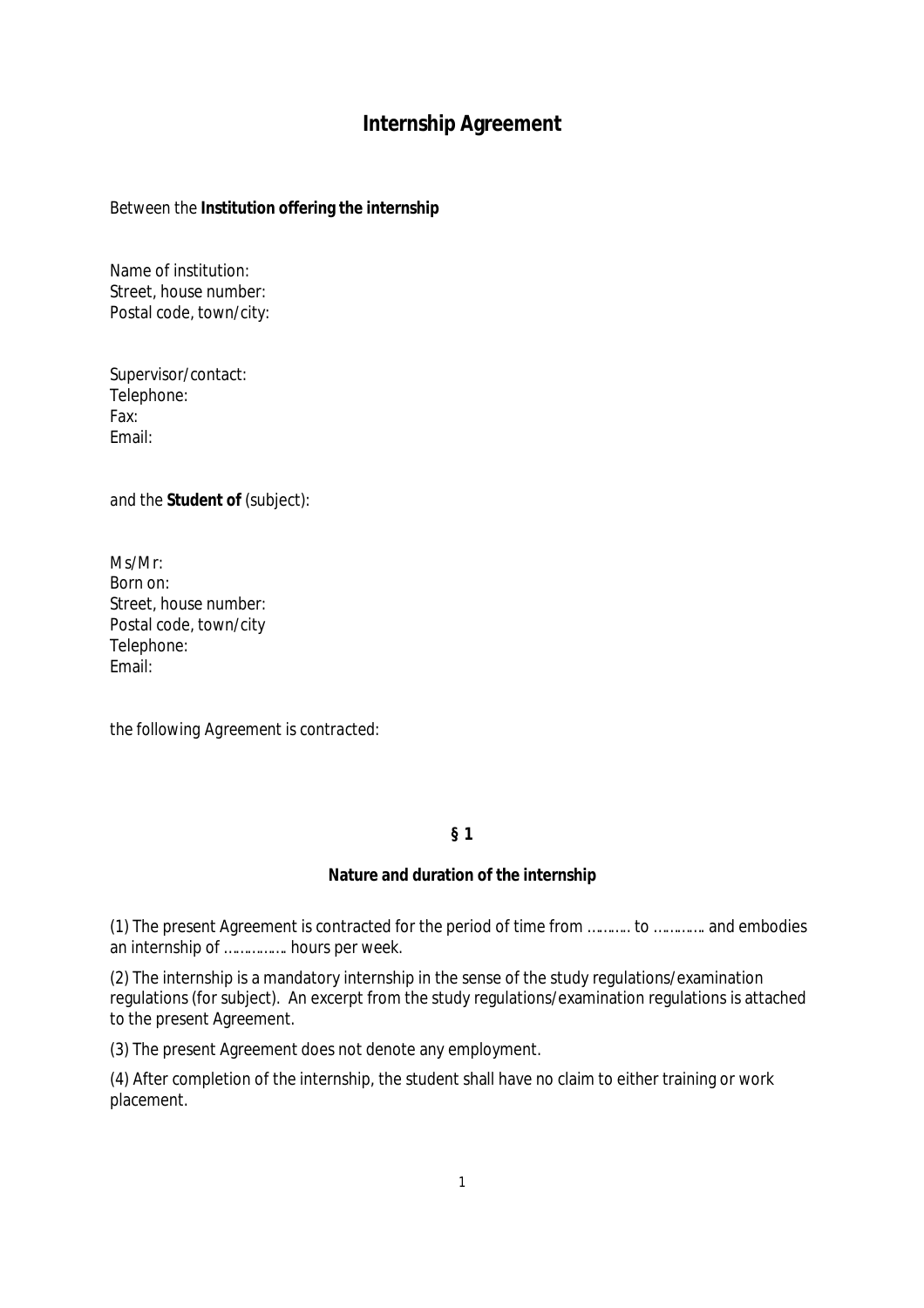# **§ 2**

### **Duties of the Contracting Parties**

- (1) The institution offering the internship undertakes:
	- a) as far as possible to convey knowledge and skills to the student. The student will gain insights into various areas of the organization, be regularly involved in workflows and may possibly handle a (small) project of his/her own and/or a specific assignment working on his/her own. Deployment will be defined in the light of prevailing factors and the aim of the internship.
	- b) to have an experienced employee from the institution guide and supervise the student. The institution makes no charge for this supervision.
	- c) to provide the student immediately after completion of the internship with a reference on the nature and duration of the internship as well as on the activities carried out by the student.
- (2) The student undertakes:
	- a) to make use of the educational opportunities on offer.
	- b) to carry out the assignments conferred upon him/her with care.
	- c) to abide by the regulations, particularly the code of practice and the regulations governing accident prevention as well as data protection .
	- d) to follow the instructions of the supervisor and other authorized persons of the institution.
	- e) to compile a report upon the completion of the internship if this is required by the study regulations/examination regulations. The report shall be presented to the institutions.
	- f) to give immediate notification of any absence from the student's working premises.
	- g) to treat all knowledge acquired during the internship concerning people, issues etc. in confidence.

#### **§ 3**

#### **Allowance**

For the term of the internship, the student shall receive a monthly allowance of  $\dots \dots \in \ell$  no financial compensation $1$ .

#### **§ 4**

#### **Accident insurance cover/third-party liability insurance**

(1) By law, the student is insured against accidents for the term of the internship. Cover against accidents is provided by the accident insurance body responsible for the institution.

\_\_\_\_\_\_\_\_\_\_\_\_\_\_\_\_\_\_\_\_\_\_\_\_\_ 1 Please indicate as appropriate.